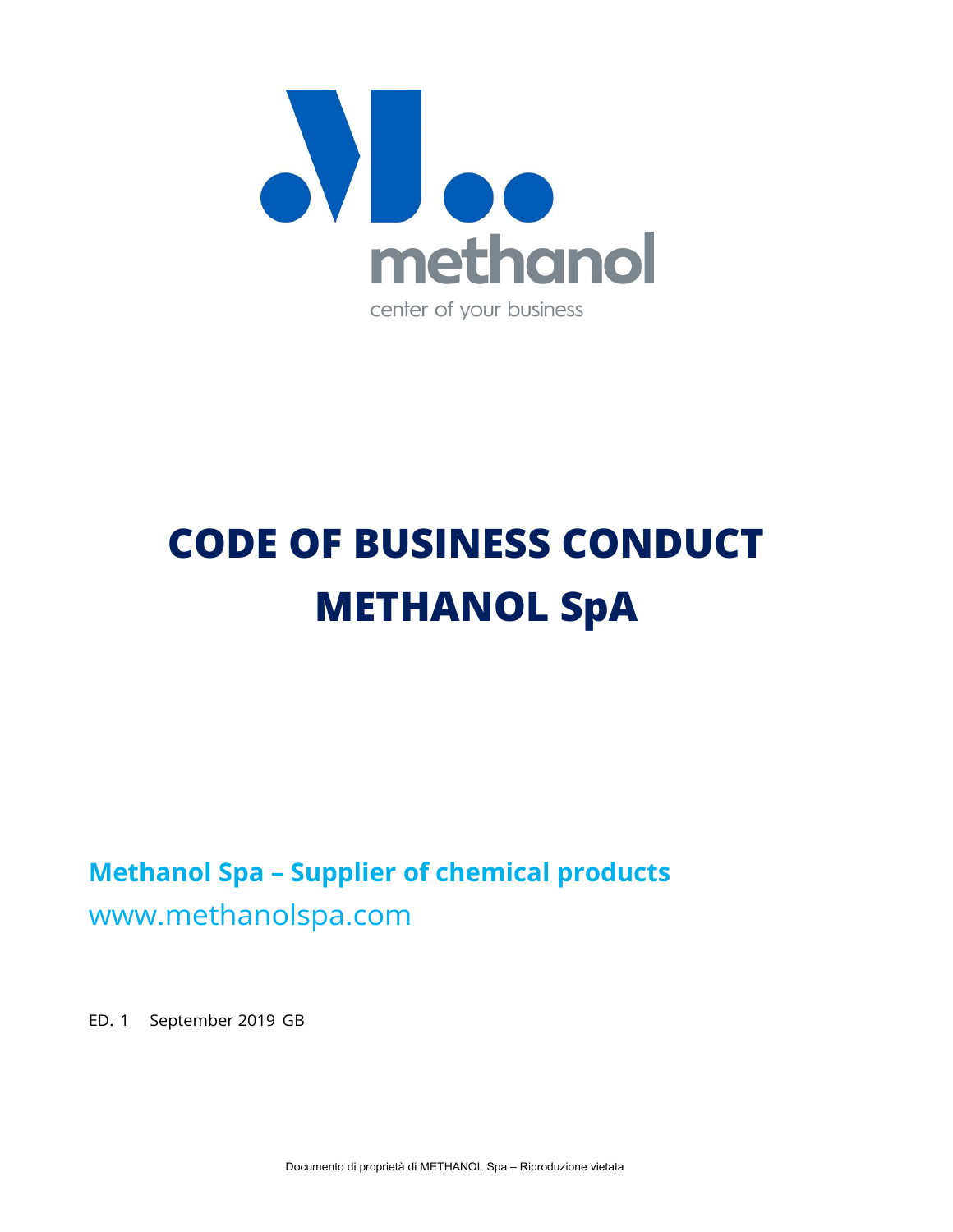## 1. INTRODUCTION

## 1.1 VISION – MISSION

**Methanol Spa** is an Italian company that has operated in the chemical products sector since 1986. The company's current name stems from the merger by incorporation of Methanol Srl into UCT Spa on 25 November 2014.

The key partners are seven distributors with their own warehouses, laboratories and plants that are involved in all goods sectors and cover the territory of the whole of Italy.

The activities comply fully with strict safety and environmental regulations and the objective is to ensure constant improvement.

Our task is to search for new producers and products to increase the satisfaction levels of our own partners and existing clients as well as developing new markets. Commercial operations are supported by thorough knowledge of the logistical system, ensuring that both liquid and solid products can be transported by road, rail and sea.

# 1.2 CODE OF BUSINESS CONDUCT

METHANOL SpA's operations have always been based on the conviction that an ethical approach to business conduct should be pursued together with the success of the company. In order to clarify its corporate culture, the company has deemed it appropriate and necessary to adopt this code of business conduct which regulates the series of rights and responsibilities that the company expressly adopts in its dealings with those with whom it interacts in its business activities.

The company believes in the importance of work and considers legality, correctness and transparency of actions to be essential prerequisites to achieving its own economic, productive and social objectives.

The Code of Business Conduct also seeks to introduce the mandatory application within the company of the principles and codes of behaviour related to the reasonable prevention of the crimes indicated in Legislative Decree 231/2001 (Health and Safety legislation)

When considered in its entirety together with all the specific implementational procedures approved by the company, the Code of Business Conduct should be viewed as an integral part of employment contracts, both existing contracts and contracts that need to be drawn up, pursuant to article 2104 of the Italian Civil Code. (Contractor due diligence)

Violation of its provisions will therefore constitute a disciplinary offence and, as such, will be prosecuted and fined by the company pursuant to and by effect of article 7 (Disciplinary measures) of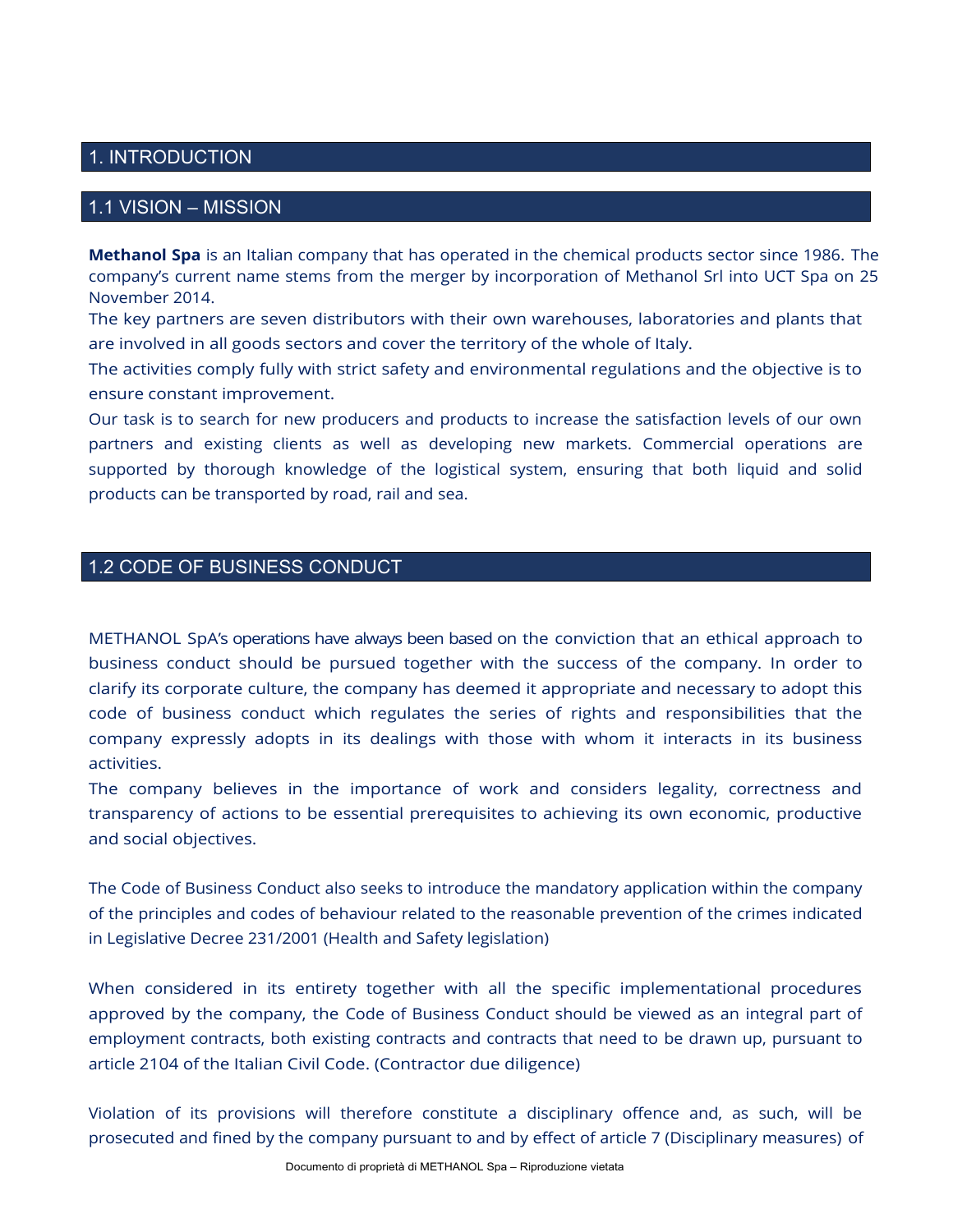Law no. 300/1970 (Workers' statute – Regulations on safeguarding workers' freedoms and dignity, trade union freedom and freedom to organise trade union activities in the workplace and regulations on job placement) and may lead to reimbursement of the damages caused to the organisation.

With regard to co-workers, consultants and self-employed workers, suppliers (referred to below as recipients) that offer their services to the company and other third parties, signing this Code of Business Conduct, or a summarised form of it, or adhering to the measures and principles provided for by the code represent an indispensable condition for drawing up contracts of any kind between the company and these parties. The measures that are thus signed or, in any case, approved, even by conduct, constitute an integral part of the contracts themselves.

On the basis of the above points, any violation by the parties pursuant to the previous paragraph of the specific provisions of the Code of Business Conduct, according to their severity, can justify the termination by the company of existing contractual relationships with the aforementioned parties and can also be identified ex ante as the causes of automatic termination of the contract in accordance with article 1456 of the Italian Civil Code (express termination clause)

# 2. RECIPIENTS OF THE CODE OF BUSINESS CONDUCT

Through the adoption of the Code of Business Conduct, the company has sought to define moral values, clear rules and procedures which must be complied with. The Code of Business Conduct is aimed at:

- **EXECUTE:** Members of the governing bodies
- **Employees (both fixed-term and permanent contract employees)**
- Independent contractors
- **External and internal consultants**
- $\text{suppliers of goods and services}$

 $\Rightarrow$  Any other party that can act in the name of, or on behalf of, the company, either directly or indirectly, permanently or temporarily, or those who establish links or relationships with the company and operate to pursue its objectives.

The recipients of the Code of Business Conduct must learn its contents and respect its

regulations.

The Code of Business Conduct will be made available to them as specified below.

The management, or a delegate, shall undertake to ensure the implementation of the Code of Business Conduct and its diffusion both inside and outside the organisation.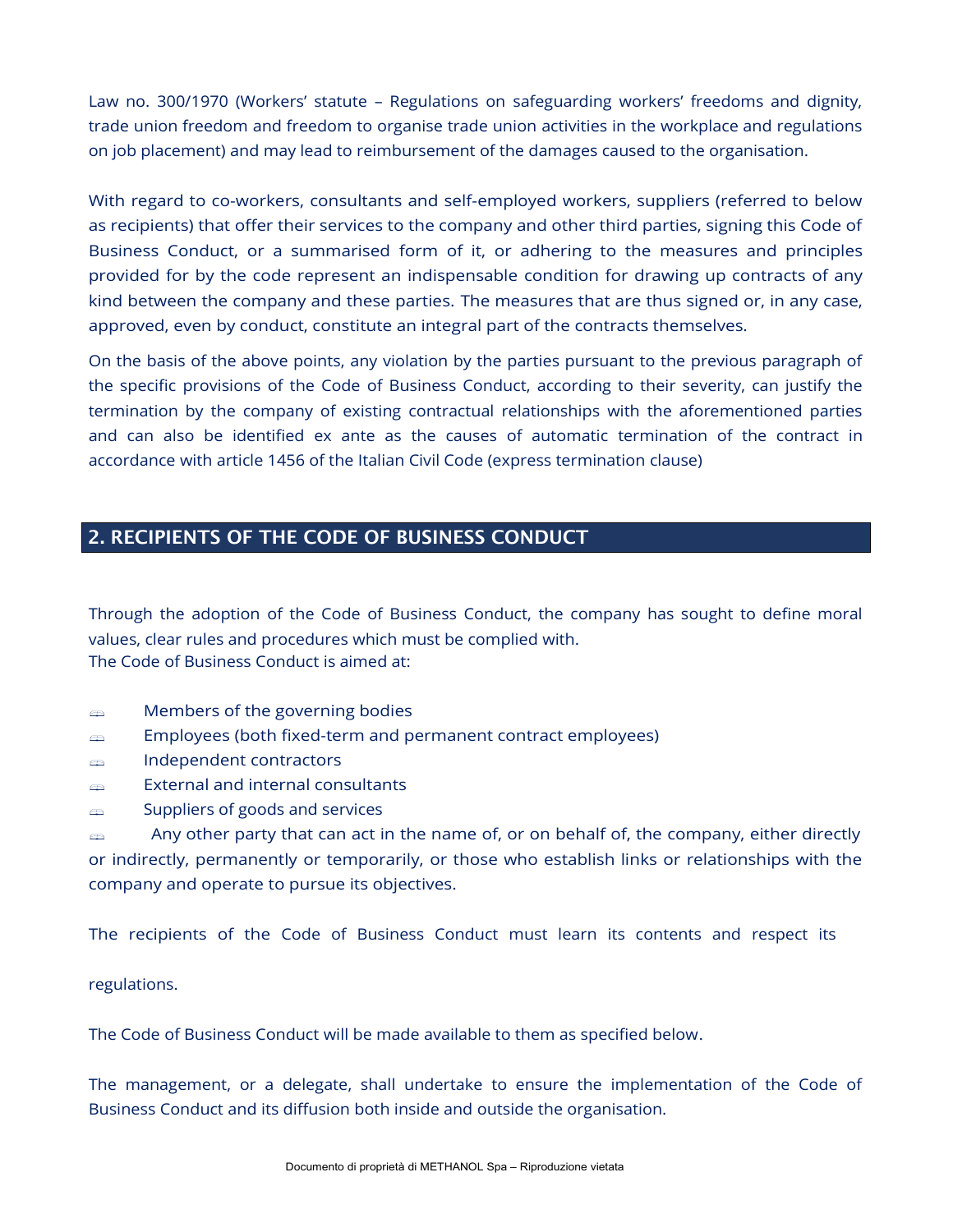Besides their duty to respect existing regulations and measures provided for by collective bargaining, company employees, where applicable, undertake to adapt the way they perform their working activities to the objectives and measures provided for by the Code of Business Conduct.

This is true both for intra-company relationships and for relationships with parties that are external to the company and, in particular, with the public administration and with other public authorities.

An essential requirement in any fruitful collaborative relationship with the company is that other recipients should respect the principles and measures contained in this Code of Business Conduct. When drafting contracts and agreements with other recipients, the company should therefore inform its interlocutors of the adoption of the Code of Business Conduct.

## 3. VALUES AND RELATED CRITERIA FOR COMPANY CONDUCT

The conduct of parties, both inside and outside the Company, must always be based on the respect for the values and principles of the Code. Recipients must conduct themselves in a manner that best reflects the style of behaviour of the Company and the contents of the Code. The main aim of METHANOL SpA is to establish relationships with stakeholders in compliance with the laws and our own system of values, ensuring that the commitments assumed towards them are maintained, respecting their interests and pursuing their objectives.

## 3.1 **Integrity in the respect of Laws and Regulations – Honesty - Fairness**

The company undertakes to make and supply quality products and services and to compete in the market according to the principles of free and fair competition and transparency, maintaining appropriate relationships with all public, governmental and administrative institutions, with citizens and with third party firms.

Everyone is required to operate, in all situations, with integrity, transparency, consistency and fairness, conducting each business relationship with honesty.

The company operates in strict compliance with the law and strives to ensure that all its staff do so as well: people should conduct themselves in a manner that complies with the law, whatever the context and the activities undertaken and the places in which they operate.

This commitment must also apply to consultants, suppliers, clients and anyone who has relations with our organisation.

The company shall not begin nor continue any kind of relationship with anyone who does not intend to comply with this principle.

## 3.2 **Centrality, development and enhancement of human resources**

Documento di proprietà di METHANOL Spa – Riproduzione vietata The company recognises the central role of human resources and believes that the professional contribution of the people who operate there is an essential factor in success and development. The company has always placed professionalism and the contribution of individuals at the heart of its operations, giving continuity to a style of relationship that seeks to acknowledge the work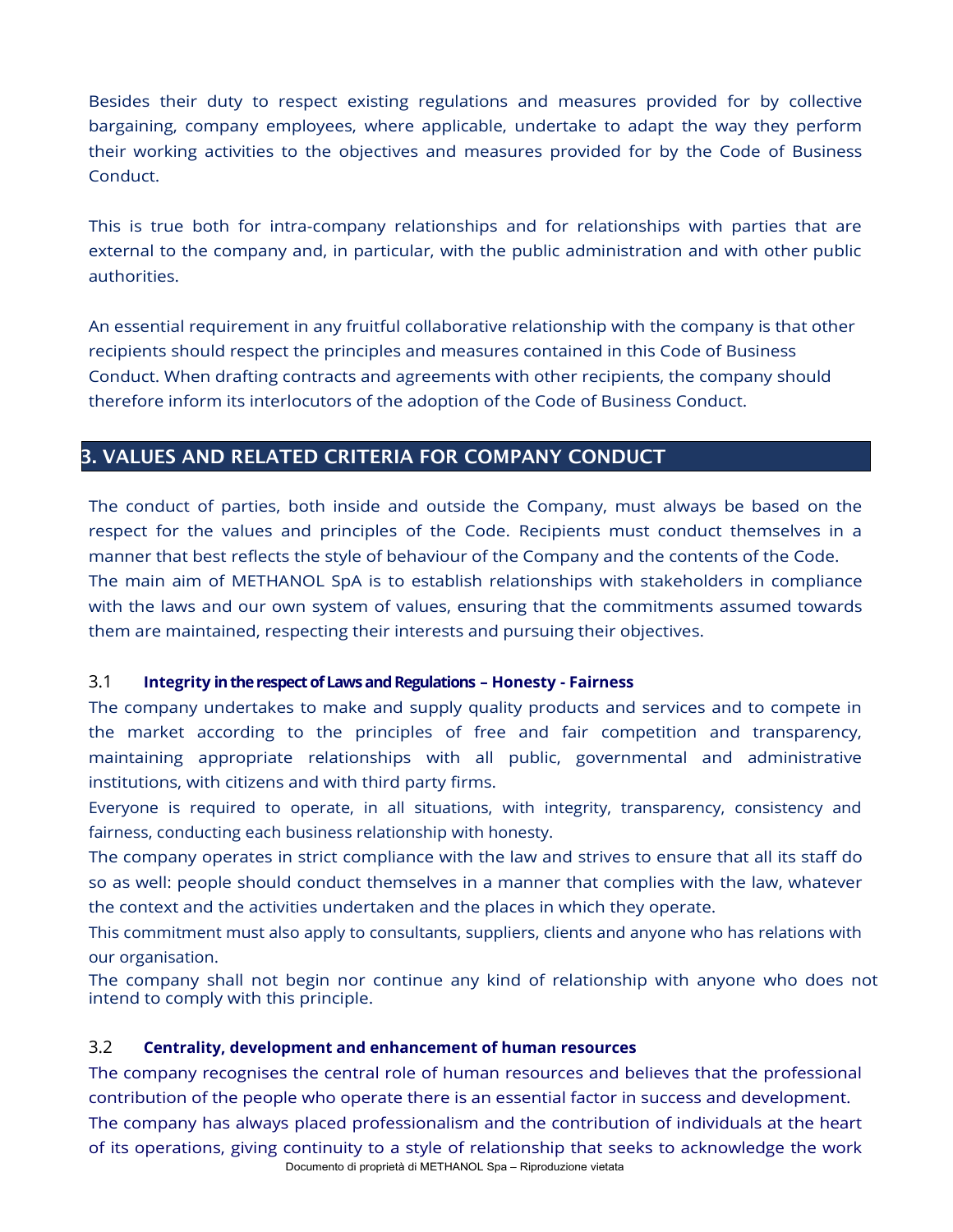of each individual as a key element of company and personal development.

Simultaneously, the company also attaches great importance in its everyday operations to dialogue, the exchange of information – at all levels –, the enhancement and professional training of its own co-workers and the creation of a corporate identity and a sense of belonging.

The company places the utmost importance on those who work within its own organisation, contributing to their growth and development since it is through its human resources that the company is able to provide, develop, improve and ensure the excellence of its own services.

Subject to the legal and contractual provisions with regard to the duties of workers, employees are required to display professionalism, dedication to their work, loyalty, a spirit of cooperation, mutual respect, a sense of belonging and morality.

In its management of the contractual relations that imply the establishment of hierarchical relationships, METHANOL SpA undertakes to ensure that authority is exerted with fairness and correctness and that all forms of abuse are avoided: in particular, the company guarantees that authority is not transformed into the exercise of power that might harm the dignity and autonomy of the individual. These values should always be safeguarded in making decisions regarding the organisation of labour.

## 3.3 **Rejection of all forms of discrimination**

METHANOL SpA avoids all forms of discrimination linked to gender, age, state of health, sexuality, race, nationality, political opinions and religious beliefs in decisions that affect its interlocutors, in the choice of its stakeholders and in the relations with them (for example: the choice of clients who require a service, the management of staff or the organisation of labour, the selection and management of suppliers, relationships with shareholders, and relations with the surrounding community and the institutions that represent them).

## 3.4 **Transparency and business ethics**

## **The history, identity and values of the organisation are encapsulated in a code of business conduct based on the following principles:**

*Reliability*

ensuring the utmost seriousness in the projects that have been launched, and in the transactions and commitments undertaken.

■ *Solidity* 

related to an organisation based on a clearly defined asset base, as demonstrated by its lengthy business activity

*Transparency*

stemming from the concept of a social role which requires not just respect for principles and ethical work but also the implementation of procedures that enable the relevant community and

social stakeholders to have sufficient information to be able to reconstruct the conduct

*Fairness in the contractual environment* 

Documento di proprietà di METHANOL Spa – Riproduzione vietata to prevent, in existing relationships, anyone operating in the name of or on behalf of the company from trying to take advantage of contractual loopholes or unexpected events in order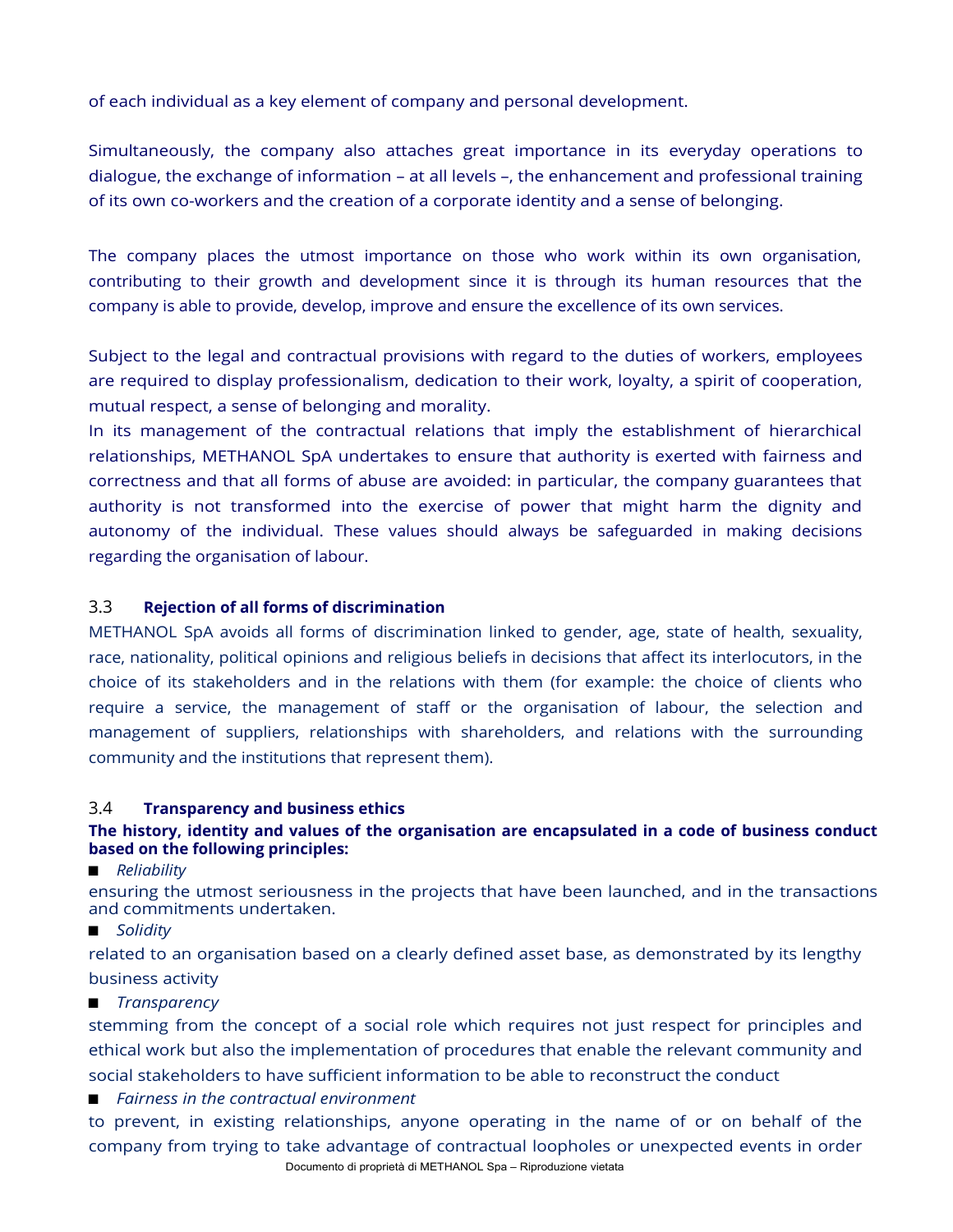to renegotiate the contract for the sole purpose of exploiting the position of dependency or weakness in which the interlocutor finds themself.

## *Protection of competition*

refraining from collusive or predatory behaviour or from abusing one's position.

## 3.5 **Protection of confidential information and personal data**

All forms of information remain the exclusive property of the company and should be considered as strictly confidential.

METHANOL SPA is committed to ensuring the correct application and fair treatment of all the information used to undertake its own business activities. Each item of information, data or document known in the performance of the activity of each individual worker is strictly confidential and cannot be divulged in any way, unless in accordance with company procedures. The Company's database can contain data and information safeguarded by personal data protection legislation and, as such, must be handled with the full respect of the obligations that stem from existing regulations.

#### 3.6 **Protection of intellectual property and confidentiality requirements**

METHANOL SpA recognises the importance of intellectual property as a key resource of the Company itself and, as such, implements all the measures required to safeguard it.

All internal and external staff of METHANOL SpA, even after the termination of their employment contract, are required to avoid divulging information regarding technical, technological (in particular, know-how of procedures and formulas) and commercial information about the Company, as well as other unpublished data and/or information about the Company, except for cases when the release of such information is legally required or where it is expressly provided for by specific contractual agreements by which the parties undertake to use it for specifically agreed purposes. In particular, it is necessary to treat with due confidentiality and protect the ideas, the models and other forms of intellectual property developed within the context of the Company's working activity.

The Company also undertakes not to carry out projects and/or make products that violate the intellectual property rights of third parties.

#### 3.7 **Preventing conflicts of interest**

A "conflict of interest" refers to a case when the Recipients of the Code, or the spouse or partner or their blood relatives or in-laws within the second degree of affinity, have interests that diverge from those of the Company.

METHANOL SpA respects the private sphere of the Recipients of this Code of Conduct, including their personal activities in the economic and business world, provided that the aforementioned activities do not conflict with the interests of the Company and with the obligations arising in relation to the type of work or activity involved. Further to this point, all Recipients should avoid situations that might lead to conflicts of interest, since they must not take personal advantage of potential business opportunities linked to the performance of their functions.

In the conduct of its activities METHANOL SpA avoids situations where the parties involved may have conflicts of interest, even when they are consultants or "third parties" with regard to the Company. Merely by way of example, it is entirely inadmissible to have economic and financial interests

Documento di proprietà di METHANOL Spa – Riproduzione vietata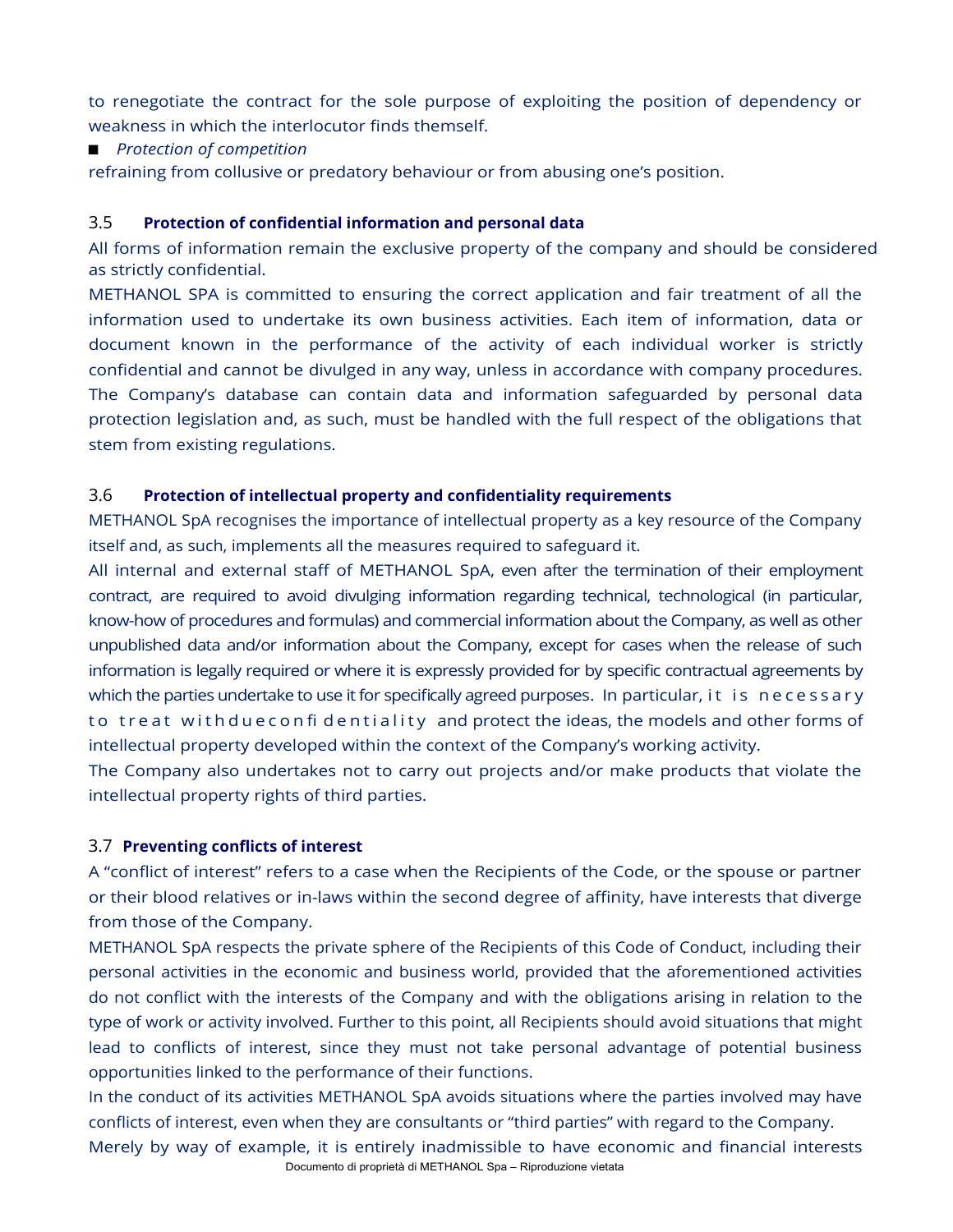even through relatives, with clients, suppliers, competitors and the Public Administration, to accept or offer money, gifts or favours of any kind, from or to people, companies or organisations which have, or intend to enter into, business relations with the Company, to use one's position within the Company, or information acquired during one's work, in a way that could create a conflict between one's own interests and those of the Company.

Anyone who finds themselves in a conflict of interest is required to inform the Chief Executive Officer (CEO) or other Managing Director or the Board of Directors/Sole Director immediately, refraining from carrying out activities that lead to such conflict. The CEO or other persons shall jointly inform the Supervisory Board of the operational solutions designed to safeguard, in this specific case, the transparency and fairness of conduct when undertaking activities, and the implemented actions, aimed at guaranteeing the execution of activities under normal conditions.

## 3.8 **Illegal payments, entertainment expenses, free gifts**

As a general rule, it is not possible to accept, promise or give money, gifts or advantages of other kinds in any capacity as part of the activities of METHANOL SpA conducted with clients, suppliers, officials of the public administration and third parties to enjoy a personal advantage or for the advantage of the Company itself. The only exceptions are gifts and presents which, according to objective criteria, form part of normal commercial practices and acts of courtesy.

Permissible charitable donations of money should always be authorised by those in charge and properly recorded to enable checks to be undertaken.

No member of the company may give money or offer economic advantages or other kinds of benefits to parties in public administration in order to obtain posts or other personal advantages or advantages for the company itself.

## 3.9 **Quality, Environment, Health and Safety**

The company hereby undertakes to provide a working environment that can protect the health and safety of its staff, spreading and consolidating a culture of safety, developing awareness of risks and promoting responsible conduct among all its employees. The company also acts to preserve, especially through preventative actions, the health and safety of its workers.

The main objectives include protecting human resources by making constant efforts to create synergy both within the company and with suppliers, external consultants and clients involved in the company's activities.

All employees are required to respect internal regulations and procedures regarding risk prevention and health and safety protection and promptly report any deficiencies or instances of non-compliance with the relevant legislation.

The company adopts general measures related to health and safety protection in the workplace prescribed by the legislation with specific reference to the provisions of Legislative Decree. 81/08 and successive amendments and modifications. The organisation undertakes to display scrupulous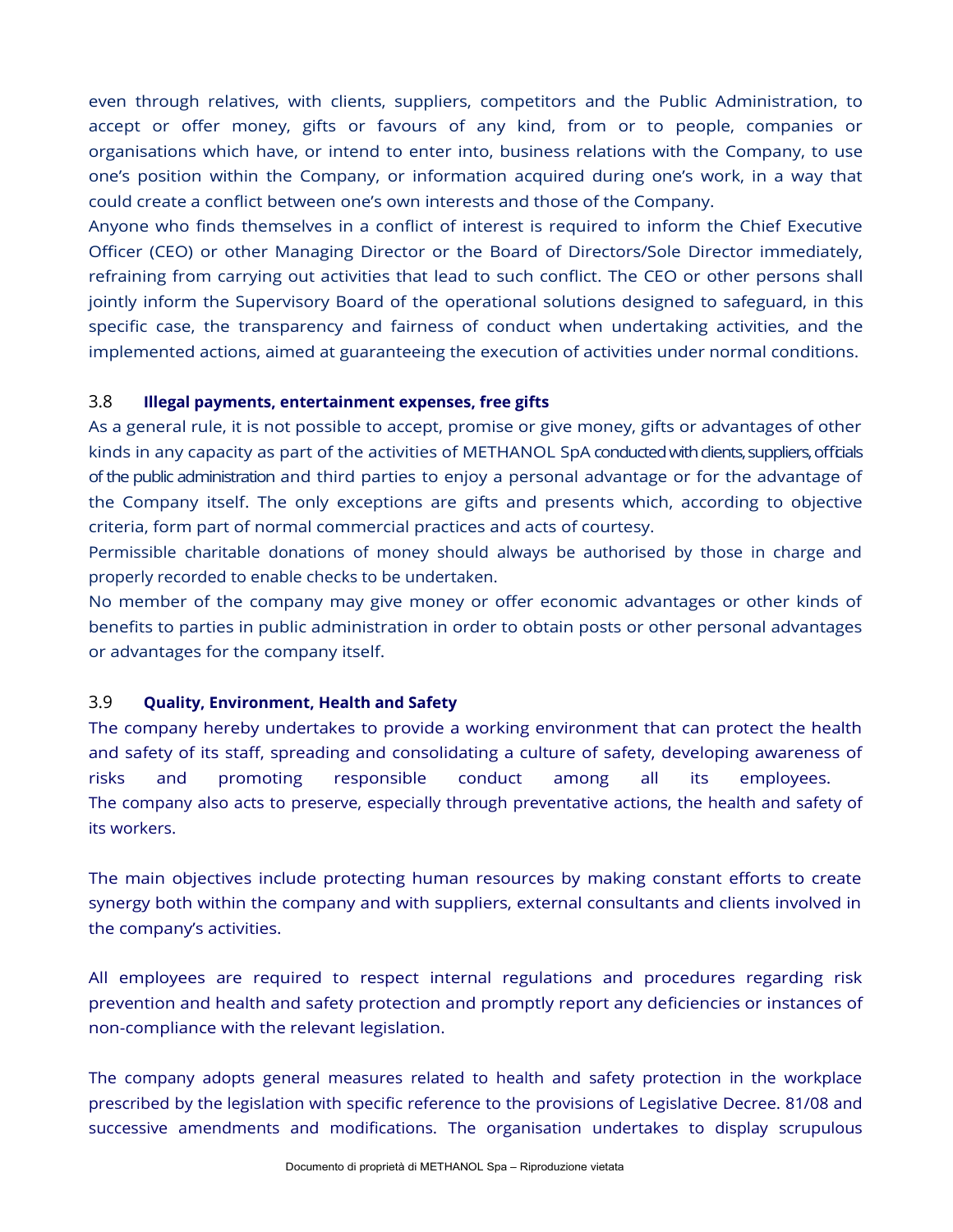respect to all the legislation regarding health and safety in the workplace for employees, collaborators and users.

The same approach is adopted towards the environment which is why METHANOL SpA is committed to environmental protection by respecting Italian and EU regulations and legislation.

## 3.10 **Transparency of accounting entries**

When preparing documents, accounting data, reports or other legally required company statements designed for shareholders or the general public, as well as all forms of administrative recording, internal and external staff should follow the most rigorous principles of transparency, fairness and truthfulness. In particular, all the Recipients requested to perform the aforementioned tasks are required to check - each individual according to their respective field of expertise - the accuracy of the data and information which will be received for the drafting of important documents pursuant to the Decree.

The allocation and provision of financial resources, just like their management and monitoring, must comply with the Company's approval and authorisation procedures.

Each bookkeeping operation must reflect exactly what is written in the accompanying documentation, since it needs to be complete and capable of being checked.

## 4. EXTERNAL RELATIONS

## 4.1 **Relations with internal and external staff**

*Staff selection* 

The assessment of staff to be taken on, or who work on a collaborative basis, is carried out according to the profiles of the candidates with regard to the expected profiles and internal needs, respecting equal opportunities for all interested parties. During the selection process, senior management adopts suitable measures designed to avoid favouritism and preferential treatment of any kind and carries out accurate selection procedures based not just on compulsory aspects but also on preferential aspects approached by the Board of Directors.

## *Establishment of the working relationship*

Staff are taken on with a standard employment contract, a contract for the provision of professional services or an internship contract: no form of illegal labour is acceptable.

*Integrity and tutelage of the individual* 

With regard to the staff management and development, as is the case during the selection phase, the decisions taken are based on matching expected profiles and the profiles of the candidates and/or on considerations of merit. Access to roles and posts depends on expertise and capacities. Moreover, depending on the general efficiency of work, forms of flexibility in the organisation of work are encouraged which help people during maternity and those who have to take care of children.

## 4.2 **Client relations**

METHANOL SpA considers client satisfaction to be a primary objective by providing them with high quality products and services on a competitive basis, respecting competition law.

Documento di proprietà di METHANOL Spa – Riproduzione vietata Company staff must not promise or offer payments or goods to promote or facilitate the interests of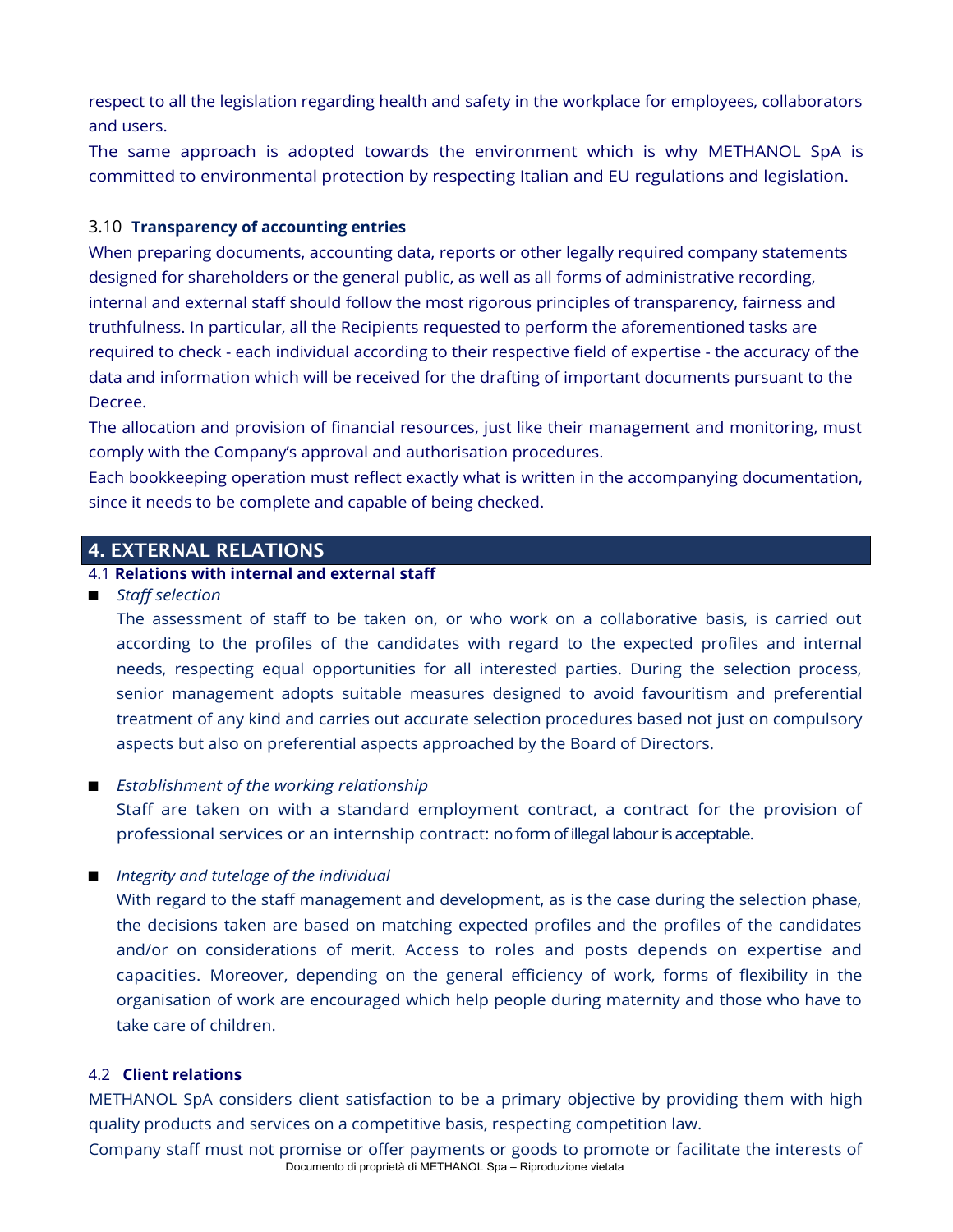the Company or individuals: client satisfaction must stem from the excellent quality of the products and services provided.

The Company provides accurate and exhaustive information about its products and services so that clients can take informed decisions.

The Company undertakes to maintain strict confidentiality about sensitive information about its clients and personal data, and to use the aforementioned information exclusively for professional motives, always requesting explicit authorisation.

Clients are also required to ensure confidentiality, with regard to information, documents and personal data concerning the Company and its internal and external staff.

The Company ensures that its internal and external staff apply the internal procedures for handling relations with clients in order to establish and maintain proper and long-lasting relationships.

#### 4.3 **Relations with third parties**

It is strictly forbidden to offer third parties, either directly or indirectly, or to receive from them, presents and/or benefits (money, objects, services, favours or other advantages) with the aim of promoting or facilitating an advantage for the Company, even one of a non-economic nature, that conflicts with the binding legal provisions, regulations and the principles of this Code.

Business courtesies, such as gifts or forms of hospitality, are permitted provided that prior and due authorisation is given by the competent office, if and when they are of modest value<sup>1</sup>, and nevertheless of a value that would not compromise the integrity or the reputation of one of the parties.

#### 4.4 **Relations with suppliers**

Considering the key role of suppliers, the selection process for suppliers takes place according to principles of fairness, cost effectiveness, quality and lawfulness on the basis of objective assessments aimed at safeguarding the commercial and industrial interests of the Company and, in all cases, to create the highest added value. Adherence to this Code by these parties, as well as respect for current legislation, with particular regard to Decree 231/2001, is a necessary condition for establishing and continuing this relationship.

METHANOL SpA also adopts specific procedures in order to use objective criteria in assigning orders and in managing relations with suppliers to ensure transparency and fairness in the full respect of explicit commitments and regulated by exhaustive contracts. The Company sets up these contracts in a legal, fair, complete and transparent manner, trying to predict circumstances that could significantly affect the established relationship.

The Company undertakes to maintain strict confidentiality about information regarding its suppliers and to use the aforementioned information exclusively for strictly professional reasons and, in any case, following written authorisation. Payment should be commensurate with the service indicated in the contract and payments cannot be made to a party that differs from the contractual party, nor in a Country other than that of the contractual parties.

<sup>1</sup> In accordance with article 4 paragraph 5 "Gifts, payments and other benefits" of the "*Regolamento recante codice di comportamento dei dipendenti pubblici*" issued with Decree of the President of the Italian Republic (D.P.R). no.62/2013 as a consequence of the amendment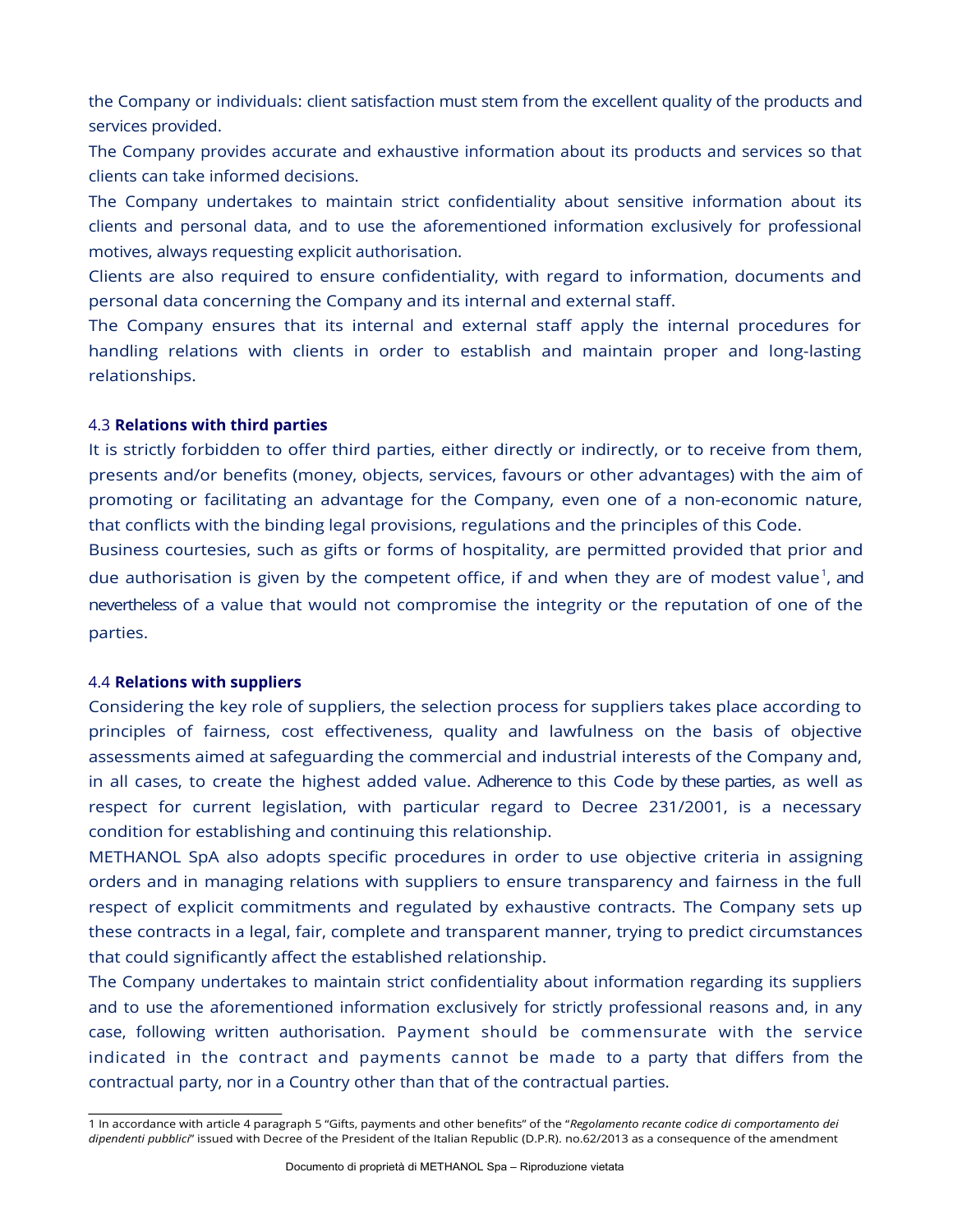brought about by the Anti-Corruption & Bribery Law no. 190/2012 in article 54 of Decree 165/2001 "*Norme generali sull'ordinamento del lavoro alle dipendenze delle amministrazioni pubbliche*", gifts or other benefits of modest value are defined as being "*of a value generally not exceeding 150 Euros , even in the form of a discount"*.

#### 4.5 **Relation with public institutions and Competent Institutions**

For the purposes of the Code, the term "Public Officials" refers to the following: institutions, representatives, agents, exponents, members, employees, consultants, officials of public offices or supervisory bodies or public administrations, public institutions or national and international public organisations and for Representatives of Competent Institutions, officials of specific institutions in the pharmaceutical sector, such as the FDA, third party auditor and systems certifiers.

The conduct of METHANOL SpA is inspired by and adapted to principles of legality, fairness and transparency, in order to prevent the Public Administration and Competent Institutions from violating the principles of impartiality and good conduct to which it is bound.

In compliance with appropriate company procedures, contacts with Public Administration and Competent Institutions are handled by those who are specifically and formally appointed by the Company to deal with, or have contacts with, Public Officials and/or appointed by the Public Service and a member of these administrative bodies.

As part of any business negotiations, a request or relationship with Italian and/or foreign Public Administration, no form of conduct should be adopted designed to unlawfully influence decisions in order to procure an undue or illegal advantage.

It is forbidden to use subsidies, grants or financing obtained from the state or from other public institutions or from the European Union, even of modest value and/or sum, for purposes other than those for which they have been allocated.

METHANOL SpA condemns any form of conduct, on the part of anyone, that involves promises or offering, either directly or indirectly gifts or benefits (money, objects, services, favours or other advantages) to Public Officials and/or appointees of the Italian or foreign Public Service, or their relatives, that may lead to an undue or illegal interest or advantage. Such conduct shall be considered acts of corruption by whomever is responsible. More specifically, it is forbidden to promise or pay money or other goods or to concede other benefits to Public Officials in order to promote or facilitate the interests of the Company, nor even following illegal pressure. It is also forbidden to induce Public Officials/appointees of the Public Service, Italian or foreign, to use their influence on other parties belonging to the Italian or foreign Public Administration.

Lastly, with regard to relations with the Public Administration, the Company cannot be represented by parties who may find themselves in any kind of conflict of interest.

## 4.6 **Relations with Legal Authorities**

METHANOL SpA undertakes to collaborate actively in order to support the requirements of the Legal Authority and shall refrain from adopting, towards the parties involved, any form of conduct that in any way might condition the operations and actions with regard to the Legal Authority itself.

#### 4.7 **Regulations regarding relations with Auditors and Mayors**

METHANOL SpA ensures that all relations with Auditors and Mayors shall be conducted to the